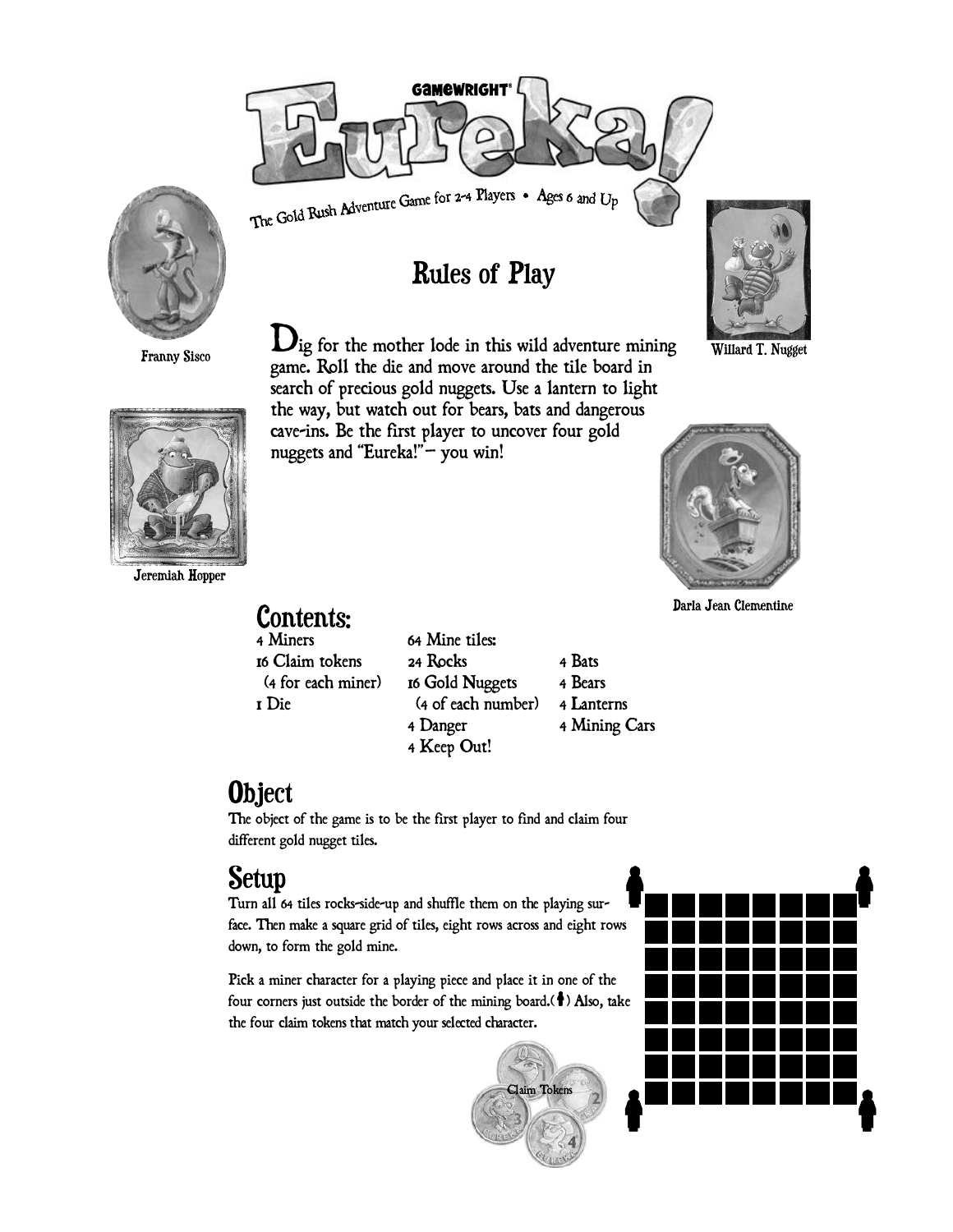### **How to Play**

Each player rolls the die to see who goes first. Whoever rolls the highest number starts the game. Play passes to the left.

On your turn, roll the die and move your miner the number of tiles that you rolled. You can move in a straight line or in any combination of directions except diagonally. Also, you cannot move back to a space you just came from or land on a space occupied by another miner.

For example, if you rolled a five, you could move five spaces to the right, left, up, down, or in a zigzag pattern, depending on where you want to land.

Turn over the tile where you land to see what's on the other side. What did you find?



Rocks - Nothing happens. Put your miner on top of the tile, then play passes to the left.

Keep Out! - Oops! You went in a restricted area of the mine. Lose one turn (your turn is skipped next time).





Bear - Oh, no! A bear chased you out of the mine! Move your miner back to the corner of the mine where you started.

Danger - Watch out for rocks caving in! Roll the die:

• If you a roll a 1, 2 or 3 ... Oh, no! You got caught in the cave-in, so you lose one turn (your turn is skipped next time).

• If you a roll a 4, 5 or 6 ... Phew! You avoided the cave-in, so you get another turn! Roll the die and move the number shown.





Bats - Get away from these as fast as you can! Roll the die and move again.

Mining Car - Take a ride! Move your miner to any tile that is not already claimed and turn it over.

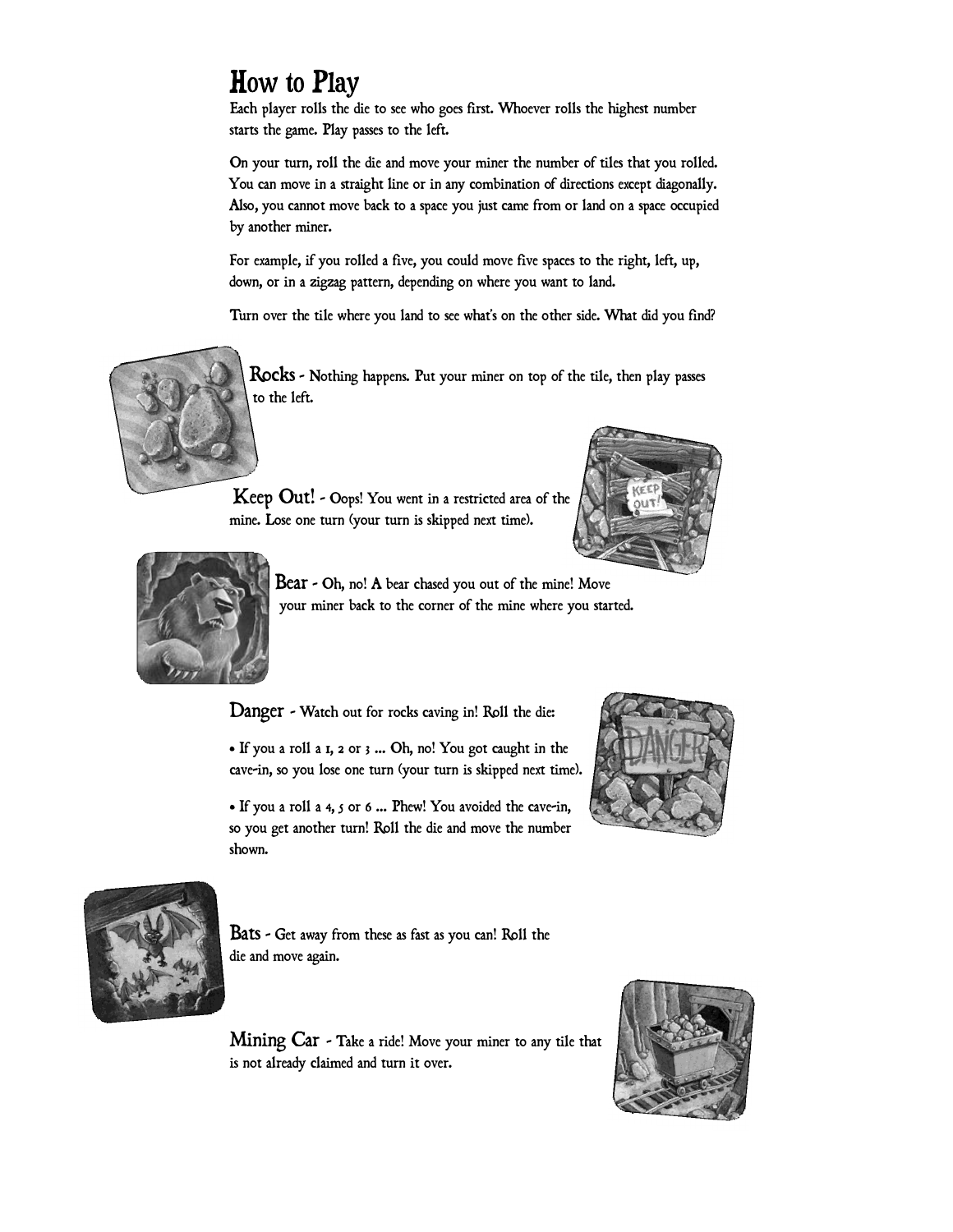

Lantern - Use the light to find your way! You (and only you) get to peek at ALL the tiles that immediately border the lantern, even diagonally.

#### Lantern Notes:

You can't claim nuggets when you're looking  $-$  you can only sneak a peek at them.

Try to remember what's hidden where for your next turn.





Gold Nuggets - Shout "Eureka!" (pronounced you-ree-kah, meaning "I found it!") when you uncover any gold nuggets. Stake your claim by placing the corresponding numbered claim token face up on the tile. (For example, the "two" claim token goes on a two nugget tile.) Now no other player can land on this tile. Leave the nugget tile face up with the token and roll again!

Important Note: In order to win, you need to find four different gold nugget tiles (one nugget, two nuggets, three nuggets and four nuggets). If you turn over a nugget tile that matches one you already have

claimed, turn it back over and play passes to the left.



### **Ending the Game**

The winner is the first player to claim four different gold nugget tiles.

# **Mining Tips**

• Whenever you land on a tile, turn it over so that all players can see. Then turn it back over at the end of your turn. The only tiles you don't turn back over are the nuggets you have claimed.

• Try to remember what tiles you already turned over so that you don't land there again.